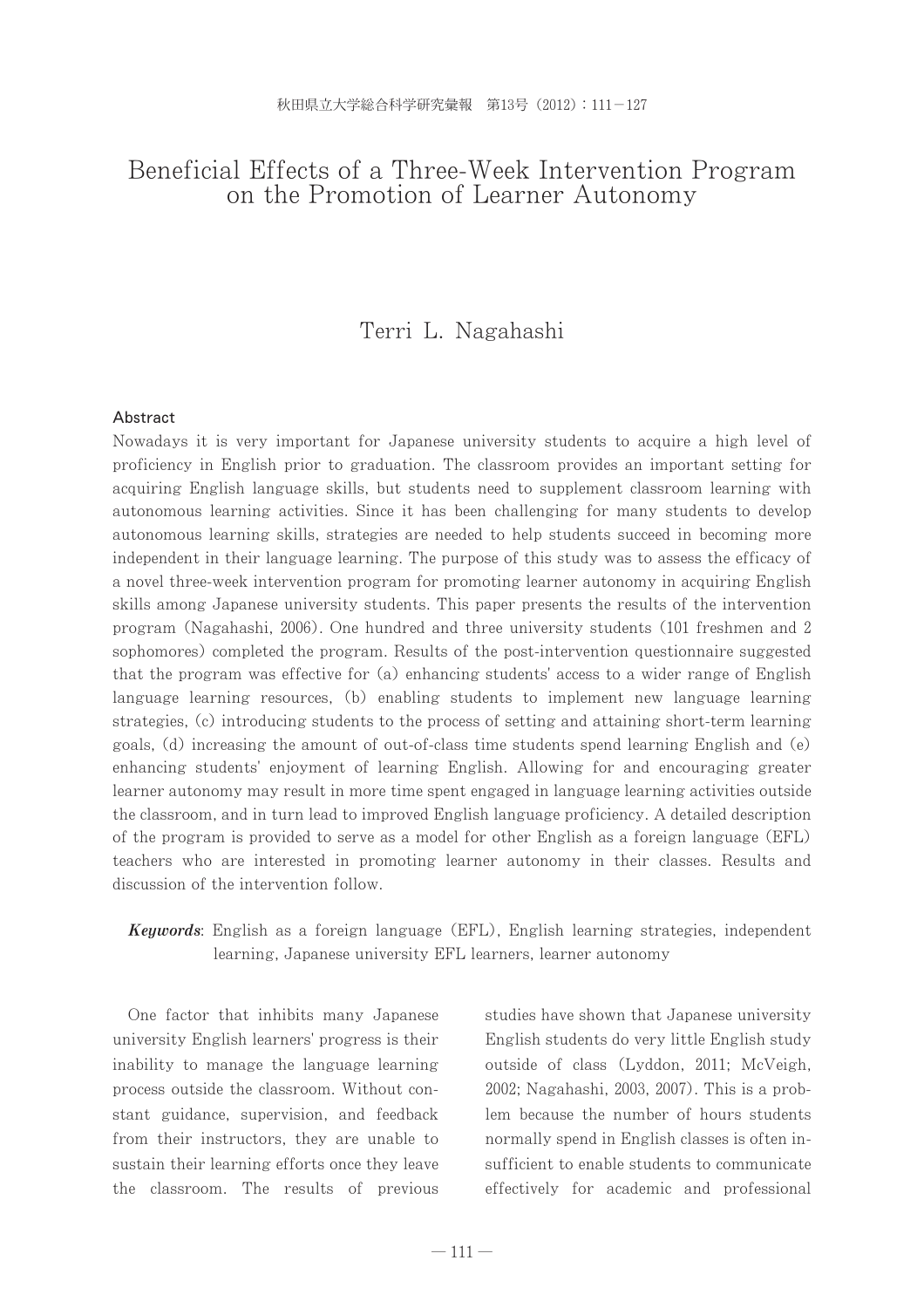purposes (Lyddon, 2011). As a result, many students are disadvantaged when they enter the current job market because an increasing number of Japanese companies are requiring new recruits to be proficient in English. In recent news it was reported that, "nearly half of Japanese companies planning new hiring require applicants to be "business English users"" (Katsumura, R., 2011 p.1). This underscores the need for students to maximize their proficiency in English.

To assess English language proficiency, most Japanese corporations use the Test of English for International Communication (TOEIC), considered to be "a global standard for the assessment of communicative English ability" (Educational Testing Services, 2010, p.1). For example, at Komatsu Ltd., a TOEIC score of at least 500 is a prerequisite for promotion to the managerial position of section chief or higher (Arita, 2003). Other Japanese companies, such as Uniqlo, are setting TOEIC test score requirements even higher. By March 2012, employees who are working at the Uniqlo head office will need to attain a TOEIC score of at least 700 (GaijinPot, 2010). Rakuten, another large corporation, is requiring that English be used for all meetings. documents and communications (GaijinPot, 2010). This trend is likely to continue as Japan strives to become more competitive in global markets, which indicates that new college graduates need to have achieved high levels of English proficiency.

Attaining the level of English communicative ability being required of new recruits by Japanese companies, normally a TOEIC test score of 500, will be challenging for university students. This is especially true for students who begin their university studies with low English language proficiency, such as students at Akita Prefectural University. At the beginning of the 2011-2012 academic year, 390 freshmen took the TOEIC Bridge test.

The average test score for 240 students in the Faculty of System Science and Technology was 120 points. For 150 students in the Faculty of Bioresource Sciences the average test score was 128 points. These TOEIC Bridge test scores are comparable to TOEIC test scores of 310 and 338 respectively (Educational Testing Service, 2010). It will be a major undertaking for students with these scores to achieve a TOEIC score of 500. as required for many Japanese companies. According to Prolingua Executive Language Service (2000), it will require approximately 350 hours of study to increase one's TOEIC score from 300 to 500. Under the present system, the total number of contact hours for English classes ranges from 247.5 to 270, depending on the in-class-time requirements of the elective courses that the students select. This leaves a shortfall of 80-102.5 hours of learning time. For students to be able to reach the target proficiency level, this shortfall needs to be covered by either more time in class or more out-of-class learning. Until changes can be made to the current curriculum, more out-of-class learning should be promoted. As shown in this study, the intervention produced positive changes in students' autonomous learning capabilities.

### **Promoting Learner Autonomy**

"...It is widely acknowledged that out-ofclass learning makes a significant contribution to higher levels of language proficiency" (Benson, 2011, p. 139). However, simply encouraging students to spend more time engaged in English language learning activities outside of class probably won't be very effective due to the difficulty most students have managing their independent learning activities. One reason for this problem is that prior to university matriculation, most students have had little experience learning independently. As Ingram (2004) reported,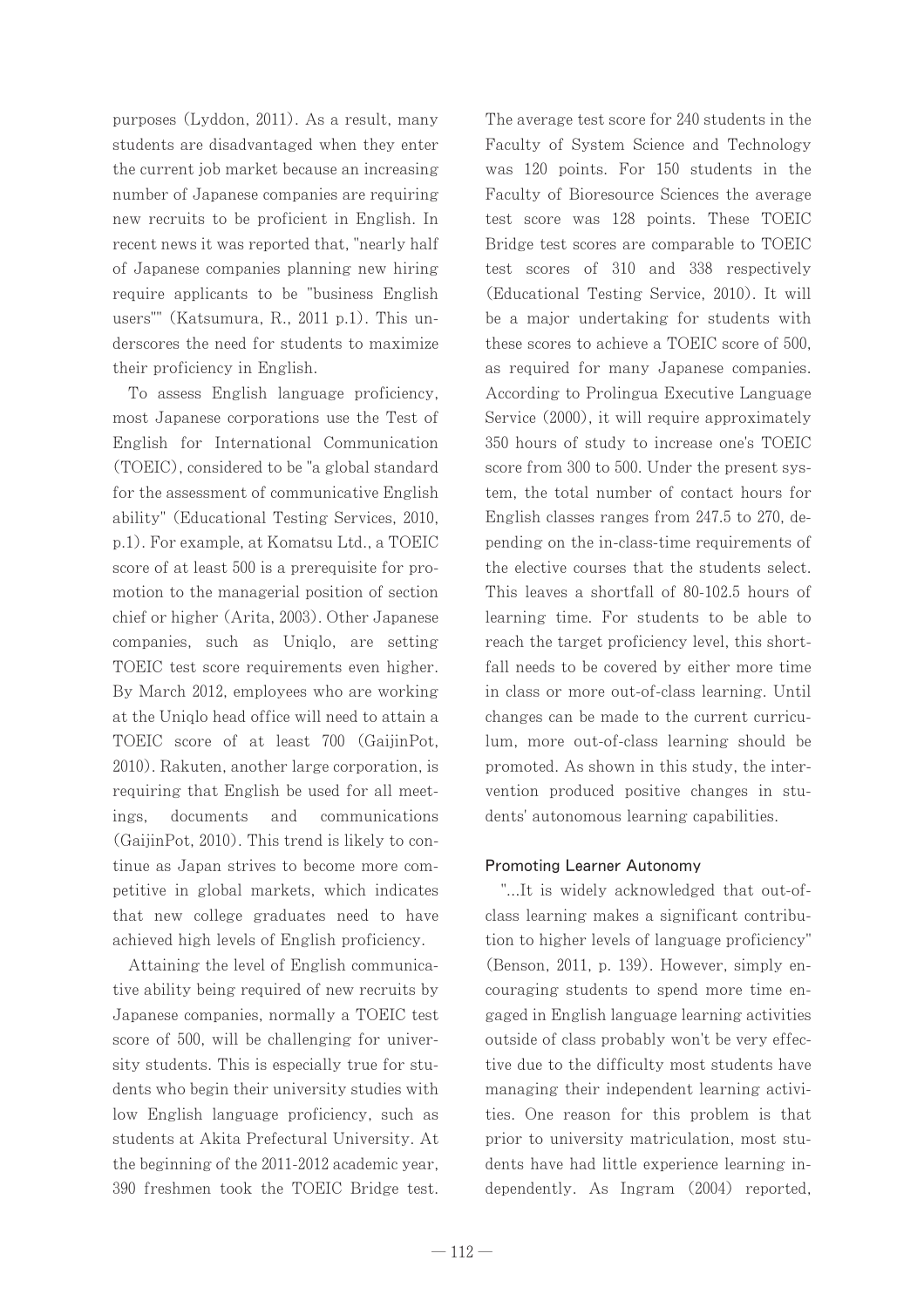"unfortunately, the sort of teaching that goes on in most classrooms and exemplified in the Akita study [Ingram 2003] tends to make learners more dependent on the teacher rather than more independent and able to direct their own learning using resources that are available to them" (p.11). Therefore, it is necessary to help students understand the basic concept of autonomous learning and to provide opportunities to help them develop the essential skills for managing their own learning.

What is learner autonomy? One of the most cited definitions of learner autonomy is "the ability to take charge of one's learning" (Holec, 1981, p.3). Autonomous language learners have the ability to determine their learning objectives, utilize appropriate resources and strategies, and evaluate their progress and outcomes (Holec, 1981). How can teachers help students develop the ability to manage their own learning? According to Holec (1980):

The basic methodology for learner training should be that of discovery: the learner should discover with or without the help of other learners or teachers, the knowledge or techniques which he needs as he tries to find the answers to the problems with which he is faced. By proceeding largely by trial and error he trains himself progressively  $(p.42)$ .

## A New Strategy for Promoting Learner Autonomy

To help foster learner autonomy among the Japanese university EFL students that I teach, I have developed a short-term intervention program that provides opportunities for students to develop the skills that they need to become more independent in their language learning. This program is designed to provide opportunities for students to  $(a)$ discover  $(b)$ interesting resources.

experiment with different language learning strategies, (c) determine learning objectives, and (d) assess their learning outcomes. In this program, a library tour (see Appendix A) and a noncommercial internet website for learning English, *Interesting Things for ESL Students*, are used to improve students' ability to access a wider variety of English language learning resources. To enhance students' awareness of the English language learning strategies they use and to introduce them to new strategies, I use Oxford's (1990) Strategy Inventory for Language Learning (SILL) Version 7.0 (ESL/EFL) combined with a revised version of the Japanese translation by Iwasaki (2006) (see Appendix B). Weekly learning diaries (3) (see Appendix C) are used to help students monitor themselves and to provide a written record of the resources they use, the activities they engage in, the amount of time they spend each day on their activities, their language learning strategies and their emotional state during the activities.

The purpose of the current study was to determine the effectiveness of the program described above for preparing low English proficiency students to manage their out-ofclass learning.

### **Methods**

This study used both quantitative and qualitative methods to determine the effectiveness of the intervention. Short questionwere administered naires  $\mathbf{t}$ obtain information about (a) the students' motivation for learning English, (b) the amount of out-of-class time the students usually spend learning English, (c) whether or not the students utilize the English language resources currently available in the university's library, (d) their prior experience with setting learning goals, and (e) their response to the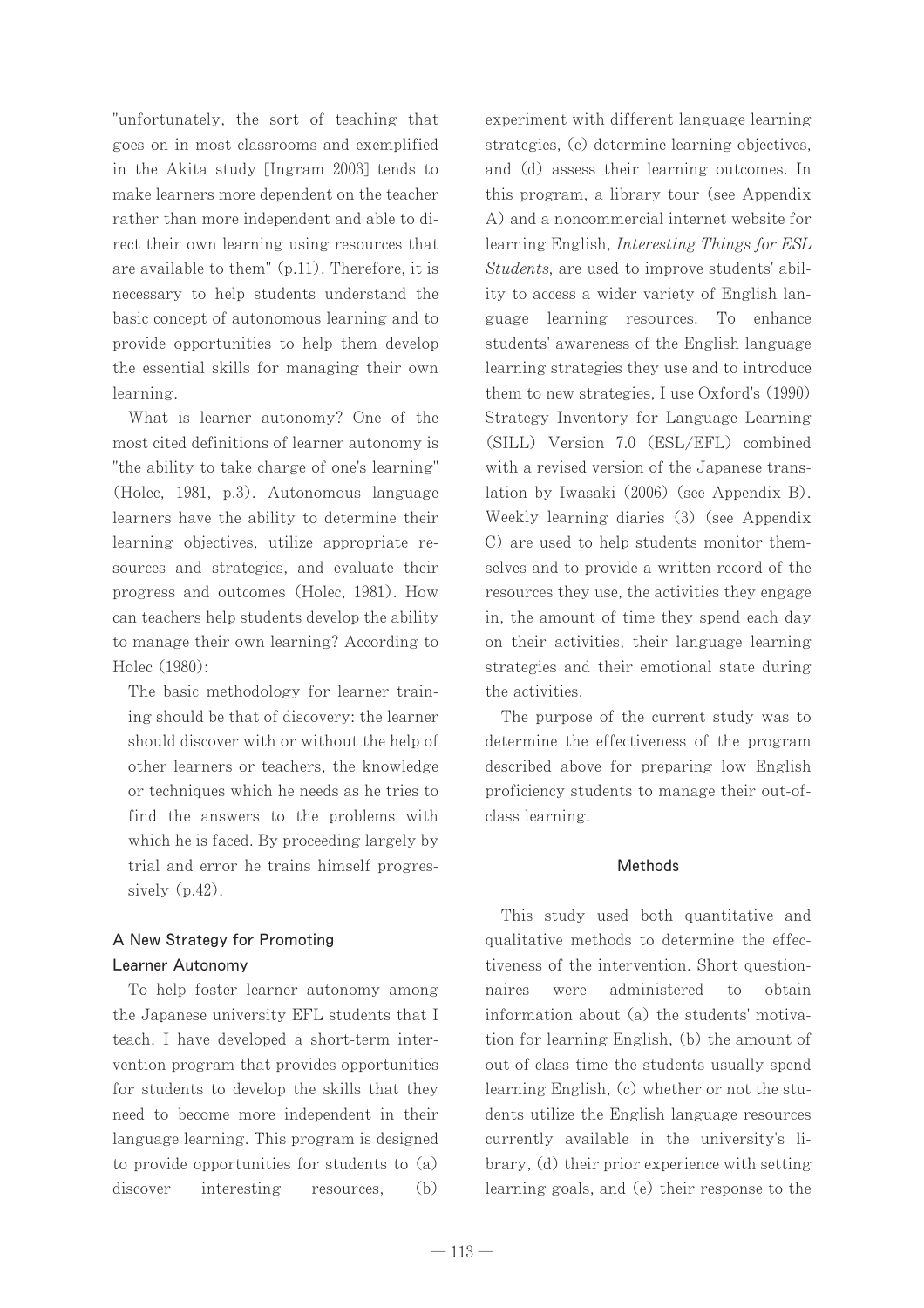three-week intervention program. The data collected from the final evaluation that students completed at the end of the intervention program were analyzed using Excel statistical software (Microsoft Corporation). Means and standard deviations were calculated for each of the 5 closed statements. Data for open statement number 4 were statistically analyzed by paired t-testing. P values  $\langle 0.05 \rangle$  were considered statistically significant.

#### Participants

There were 103 Akita Prefectural University students (48M/55F), who finished all of the assignments in the

#### Table 1

Participants (N=103)

intervention program and completed the post-intervention questionnaire. All participants were students in the Faculty of Bioresource Sciences, which is located on the Akita campus of Akita Prefectural University. All participants were registered in the required computer-assisted language learning course, CALL II, taught by the author during the second semester of the 2011 academic year. CALL II is a 2-credit course that meets for 90 minutes twice a week for 15 weeks for a total of 45 contact hours. All participants were freshmen except for two sophomores. Students were divided into two groups based on their department  $(see Table 1).$ 

| Group |              | Course  | Department                      |
|-------|--------------|---------|---------------------------------|
|       | 62 (M24/F38) | CALL II | Biological Production $(n=46)$  |
|       |              |         | Biological Environment $(n=16)$ |
|       | 41 (M24/F17) | CALL II | Agribusiness                    |

#### **Materials and Procedures**

This intervention program was adapted from a previous study (Nagahashi, 2006) (see Table 2). In-class time devoted to the

program was controlled, so it could be incorporated into the planned syllabus for the CALL II course.

| Table |                                |
|-------|--------------------------------|
|       | $Th_{max}$ $M_{sub}$ $In$ $In$ |

|  |  |  |  |  |  | Three-Week Intervention Program Goals |  |  |
|--|--|--|--|--|--|---------------------------------------|--|--|
|--|--|--|--|--|--|---------------------------------------|--|--|

| Week 1 | • Discover English language learning resources in the university's library<br>• Explore an English language learning website on the internet<br>• Experiment with new English language learning resources<br>• Complete Learning Diary Week 1 |
|--------|-----------------------------------------------------------------------------------------------------------------------------------------------------------------------------------------------------------------------------------------------|
| Week 2 | • Complete the Strategy Inventory for Language Learning (SILL)<br>• Experiment with new language learning strategies<br>• Complete Learning Diary Week 2                                                                                      |
| Week 3 | • Determine a one-week language learning goal<br>• Experiment with achieving a one-week language learning goal<br>• Complete Learning Diary Week 3<br>• Complete post-intervention questionnaire                                              |

#### Procedures

Week 1. The intervention program began during the third week of the CALL II course. The first step was to take the students to the university library, where they could explore and discover new English language learning resources. After a brief orientation by the

university's librarian, students were allowed to move freely as they searched for information to complete a worksheet (see Appendix A). The worksheet was provided to help the students focus on the activity, engage with the materials, and discover new interesting and useful English language learning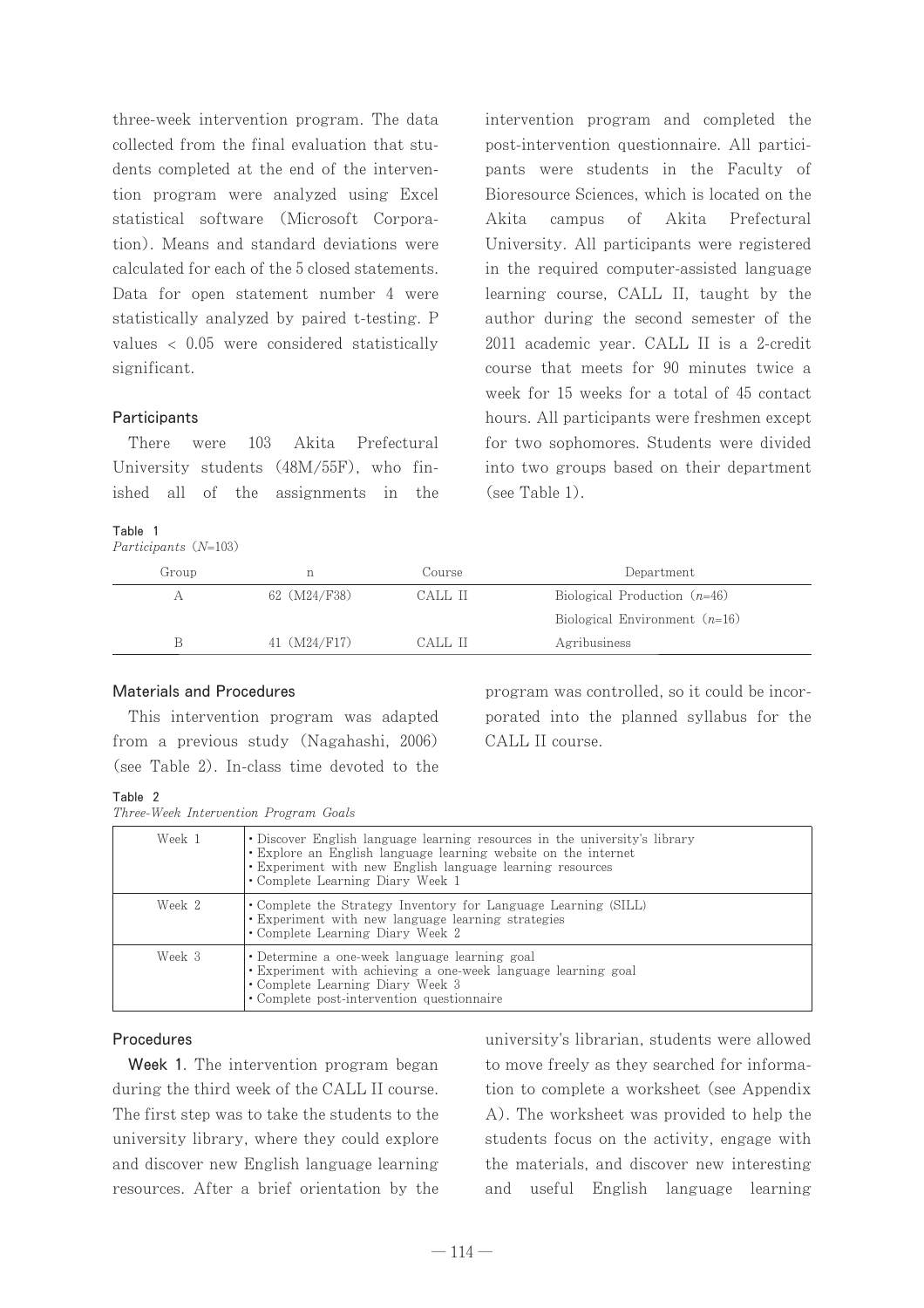resources. Model answers for the worksheet were provided on the reverse side to aid in comprehension. Ninety minutes was allowed for this activity.

In addition to providing an opportunity for the students to discover interesting and useful resources in the university's library. they were taught how to access a noncommercial internet website for learning English, Interesting Things for ESL Students (www.ManyThings.org). The website was created by Charles Kelly and Larry Kelly (2011) of Aichi Institute of Technology. This website provides a variety of learning activities and formats such as "quizzes, word games, word puzzles, proverbs, slang expressions, anagrams, a random-sentence generator and other computer assisted language learning activities" (Kelly & Kelly, 2011, p.1). Students were instructed to begin with the category of "Easy Things for Beginners." Later they could explore the other study materials on the website. Forty-five minutes was allowed for this activity.

After completing the library exercise and learning how to access an internet website for learning English, students experimented with various materials on their own for one week. During this week, they kept a daily record, in the form of "Learning Diary Week 1," (see Appendix C), which documented the materials they used, the activities they did, the amount of time they spent, and how they were feeling during the activity. A model for how to complete the diary was provided on the reverse side of the form.

Week 2. During the second week of the intervention program, students were asked to complete Oxford's (1990) Strategy Inventory for Language Learning (SILL) Version 7.0 (ESL/EFL) (see Appendix B). Iwasaki's (2006) Japanese translation of the SILL was provided to aid comprehension. To keep the students focused on the SILL, they worked in

small groups with members taking turns reading each statement out loud in both English and in Japanese. They were asked not to discuss their responses until the end of the exercise. After completing the SILL and drawing a graph illustrating their strategy use, they were allowed to share and discuss their results with their group members. Sixty minutes was allowed for the intervention. After that, the students were asked to experiment with a variety of new strategies and keep a daily record, "Learning Diary Week 2," of their activities (see Appendix C).

Week 3. In the third week of the intervention program, students were asked to identify a one-week learning goal and to develop a plan for reaching the goal. The plan was supposed to include the resources they were going to use, the amount of time they would spend each day and the strategies that they would use to achieve their goals. Each plan had to be approved by me to make sure the goal was concrete and realistic for the oneweek time frame. Sixty minutes was allowed for making and checking the plans. After that, students were asked to monitor their progress towards their goals by completing "Learning Diary Week 3" (see Appendix C) At the end of the third week, students were asked to complete the post-intervention survey (see Appendix D).

### **Results and Discussion**

Prior to the intervention, 100 students responded to a short questionnaire about their motivation for studying English and the amount of out-of-class time they spend each week studying English. The majority of the students surveyed indicated that they were motivated to learn English (63%,  $n=63$ ). The remaining students  $(37\%, n=37)$  responded negatively. When asked about the amount of time they spend studying English outside of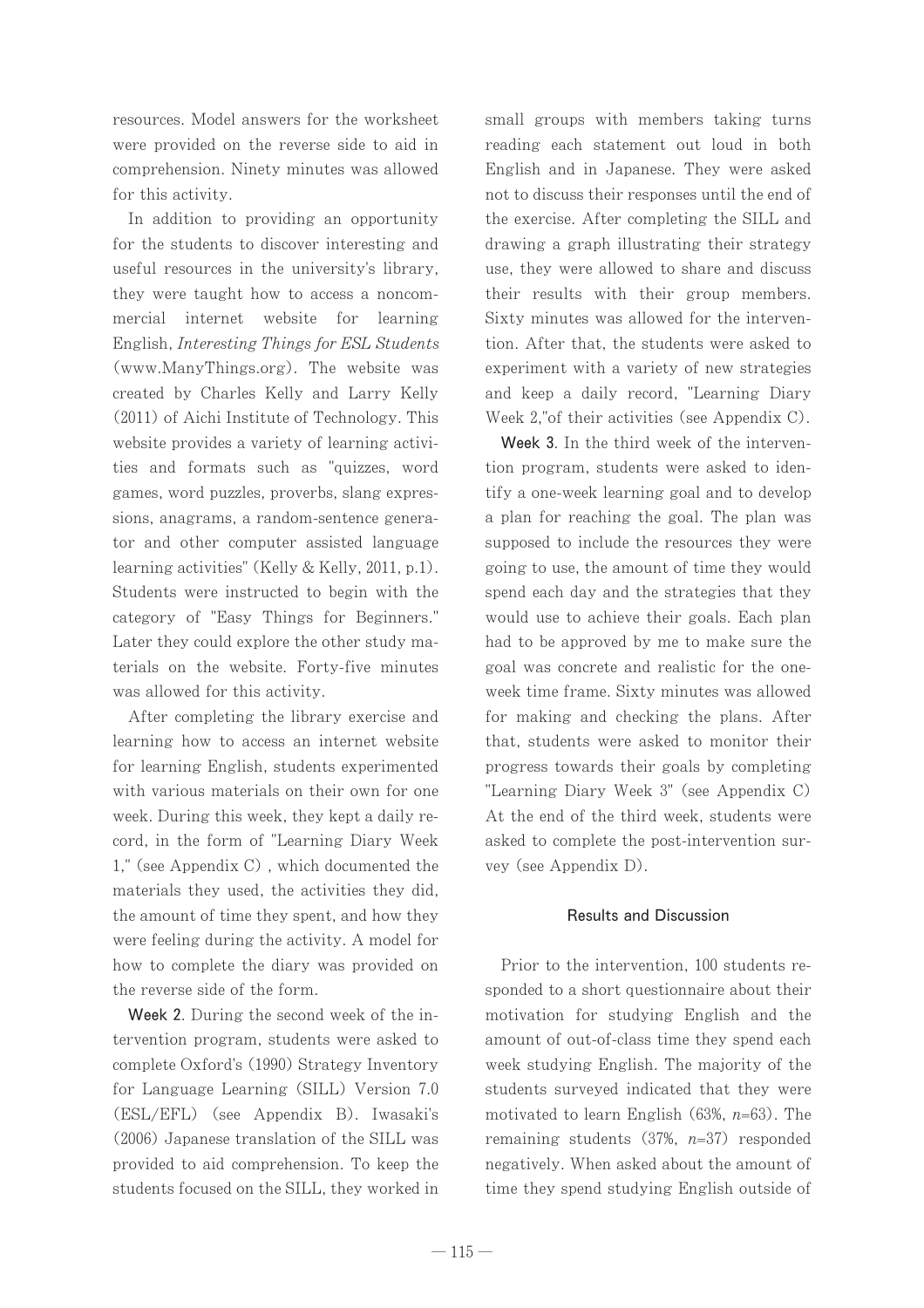class, 44%  $(n=44)$  indicated that they normally spend one hour or less per week, 45%  $(n=45)$  indicated 1+ to 3 hours per week, 9%  $(n=9)$  indicated 3+ to 5 hours per week, and 2%  $(n=2)$  indicated spending 7+ hours per week. The amount of out-of-class study time reported by Akita Prefectural University students is similar to that of other Japanese university students I have surveyed in the past. For example, at Akita National University,  $36.9\%$  (N=65) of the students reported spending one hour or less per week and 32% ( $N=65$ ) reported spending 1+ to 2 hours per week (Nagahashi, 2007). These results clearly illustrate that many Japanese university students spend insufficient time studying English outside of class.

At the Akita campus library of Akita Prefectural University there is a wealth of English language resources available for students to use. This collection of resources includes newspapers, novels, reference books and over 70 journals, 165 videos, 215 DVDs, and 1024 graded readers. Before going on the university library tour and completing the worksheet, students were asked to respond to two questions, "Have you ever been on a tour of the library before?" and "Have you used any of the following English materials in the library before? Circle all that you have used: 1 graded reader 2 newspaper 3 periodical 4 movie 5 online journal 6 reference book (dictionary, encyclopedia) 7 other." One hundred and two students completed the question-

naire. The majority of the students (75%,  $n=76$ ) indicated that they had been on a library tour. When asked about the English materials that they have used,  $100\%$  ( $N=102$ ) of the students indicated that they had used graded readers (Graded readers are required reading in the CALL II course.), 9 students had used newspapers, 4 students had used periodicals, 6 students had used movies, none of the students had used the online journals, 11 students had used reference books and 2 students had used other materials. These results show that despite the easy availability of English language resources and students' general knowledge of the location of these materials in the library, very few students had fully utilized these resources. All of the students had made the required use of graded readers, but only 2 to 11% of the students had used non-required resources. Therefore, it is necessary to help students become more familiar with the English language resources that are available to them.

At the end of the three-week intervention, students were asked to complete the Independent Learning Final Evaluation (see Appendix D). One hundred and three students completed the survey. Quantitative results, mean and standard deviation, for statements 1-5 follow (see Table 3). These results indicate that for the majority of the students, the intervention was effective for (a) enhancing students' access to a wider range of English language learning re-

| Table | 3 |
|-------|---|
|       |   |

Means and Standard Deviations for the Post-Intervention Questionnaire (N=103)

|                                                                       | Group $A(n=62)$ |                       | Group $B(n=41)$ |                       |
|-----------------------------------------------------------------------|-----------------|-----------------------|-----------------|-----------------------|
| Statement                                                             | Mean            | Standard<br>Deviation | Mean            | Standard<br>Deviation |
| 1. I can find and use more English language resources than<br>before. | 3.81            | 0.67                  | 3.93            | 0.78                  |
| 2. I can use new strategies to learn English.                         | 3.37            | 0.87                  | 3.27            | 0.80                  |
| 3. I understand how to make a short-term learning goal.               | 3.26            | 0.94                  | 3.00            | 0.83                  |
| 4. I spend more time learning English than before.                    | 4.10            | 0.67                  | 4.03            | 0.85                  |
| 5. I have changed my mind about learning English.                     | 3.76            | 0.78                  | 3.78            | 0.92                  |

Note: Scores are based on a 1 (strongly disagree) to 5 (strongly agree) scale.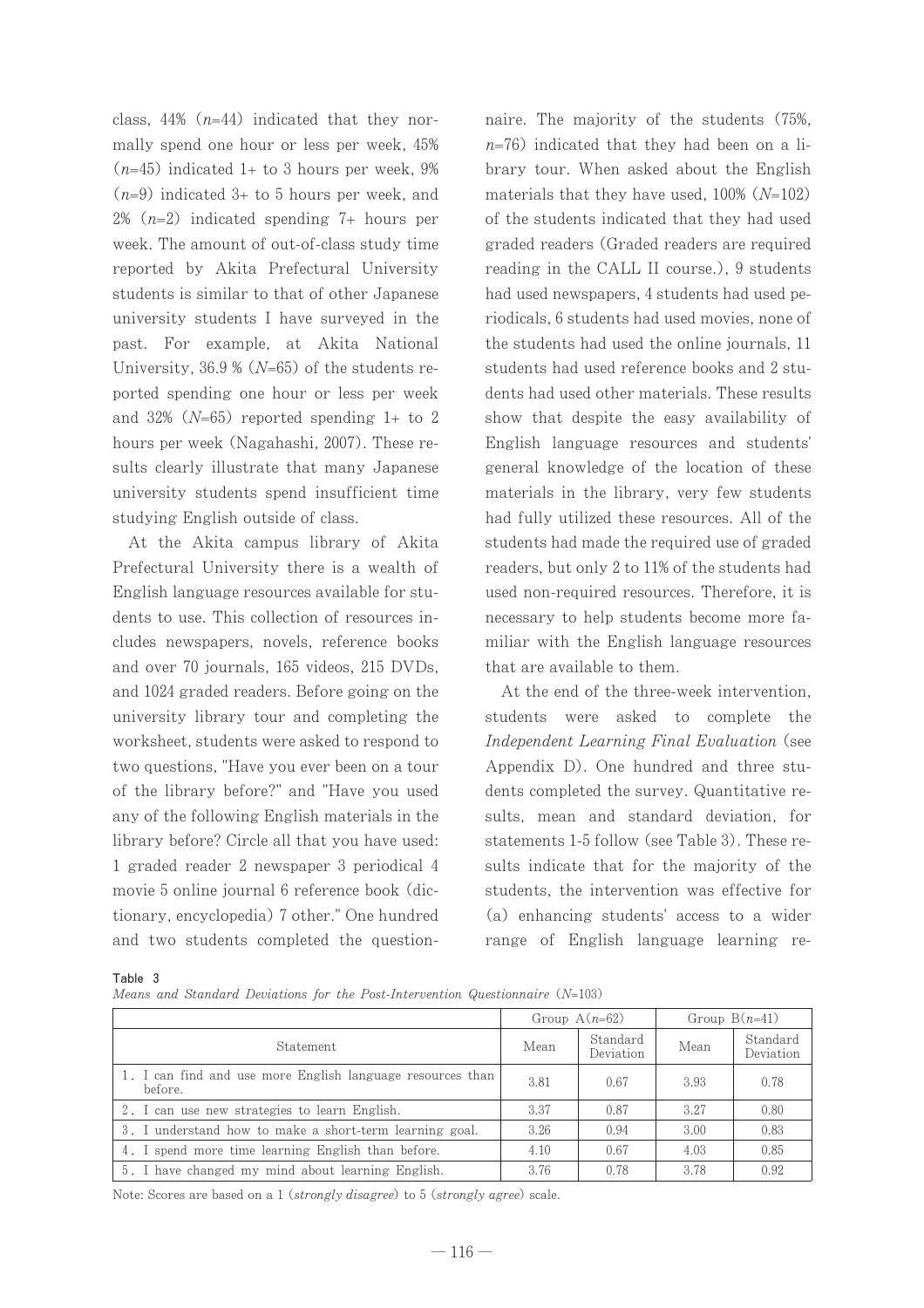sources, (b) enabling students to implement new language learning strategies, (c) introducing students to the process of setting and attaining short-term learning goals, (d) increasing the amount of out-of-class time

students spend learning English and (e) enhancing students' enjoyment of learning English. Of particular significance is the increase in the amount of out-of-class time students spent learning English (see Figure 1).



Figure 1. Out-of-class study time before and after intervention. This figure illustrates the changes in the amount of outof-class study time for groups A and B.

In addition to responding to the 5 statements listed in Table 3, students were asked to complete the following 5 open-ended statements:

- 1. My favorite new resources are...
- 2. My favorite new strategies are...
- 3. My learning goal was to and I was successful/not successful because...
- 4. Before I spent about hours a week, but now I spend about hours a week.
- 5. I have changed my mind about learning English because...

In response to statement 1 about favorite new resources, many students listed movies  $(47\%, n=48)$  and songs  $(42\%, n=43)$  as their favorite new resources. Following these popular new resources, were the internet (6%.  $n=6$ , newspapers (4%,  $n=4$ ), books (3%,  $n=3$ ), wordbook  $(3\%, n=3)$ , comics  $(2\%, n=2)$ , English TV shows  $(2\%, n=2)$ , and dictionary

 $(1\%, n=1)$ .

Movies and songs are popular resources among EFL learners in general. In a recent study of student technology use in a selfaccess center, Castellano, Mynard, and Rusbesch, (2011) reported that watching DVDs is the favorite activity of the Self-Access Learning Center (SALC) users at Kanda University of International Studies, (p.18). In a study of learning strategies used by Korean EFL learners. Lee and Oxford (2008) reported that "in general, Korean students depended on mass media such as English movies, popular songs, and books written in English, in order to compensate for the lack of native English speakers"  $(p.21)$ .

In response to statement 2 about favorite new strategies, many of the students (21%,  $n=22$ ) listed SILL strategy number 15, "I watch English language TV shows spoken in English or go to movies spoken in English."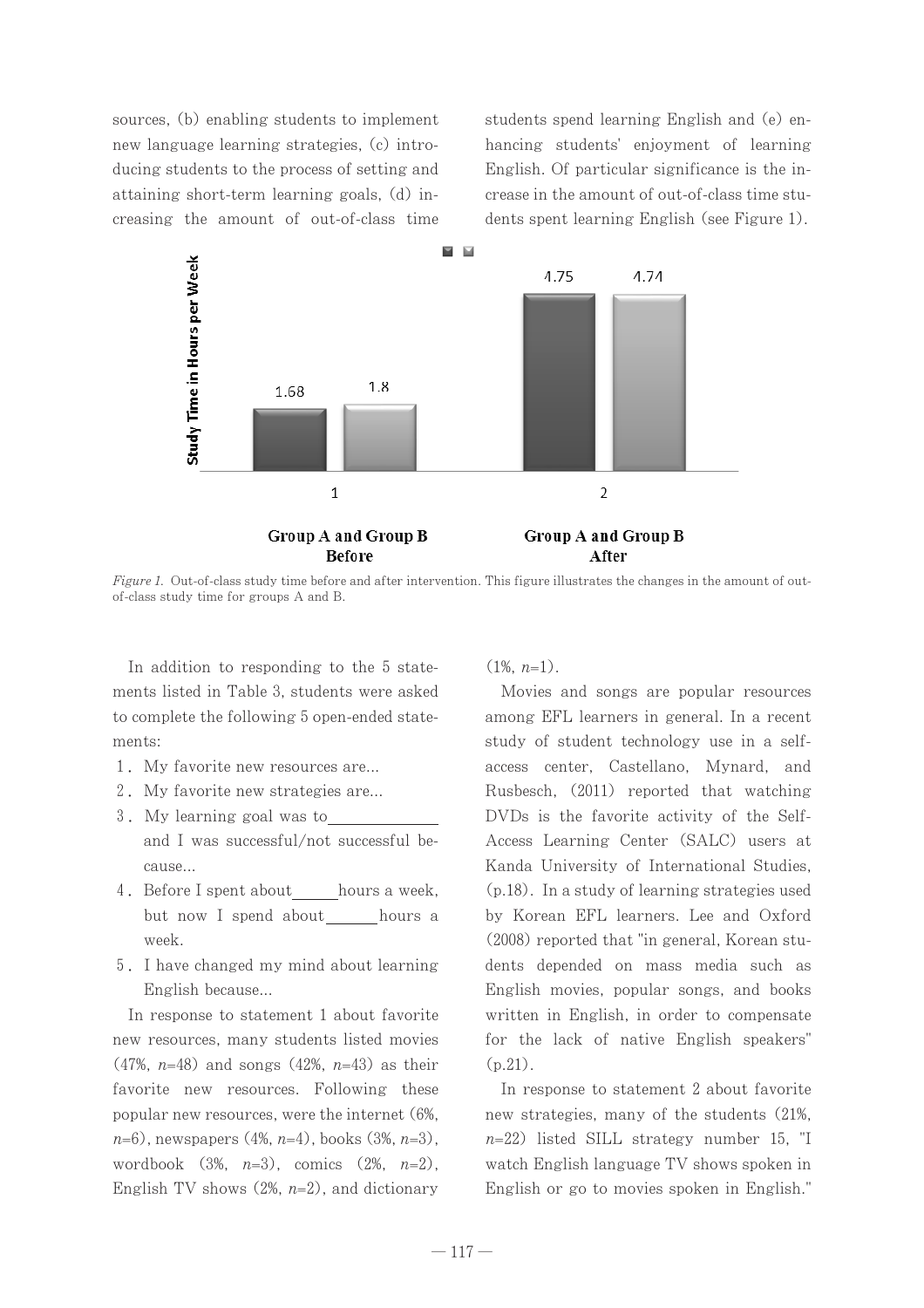This response parallels the response for statement number 1. Although other language learning strategies were not as popular (see Table 4), it is still important for students to continue experimenting with a variety of strategies. According to Lee and Oxford (2008), "strategy awareness had a significant main effect on strategy use; the more a student was aware of strategies, the

more the student reported using strategies" (p.16). Furthermore, "appropriate language learning strategies result in improved proficiency and greater self-confidence" (Oxford, 1990, p.1). Hence, as a result of the present intervention, the students' new awareness of less popular learning strategies will give them the opportunity to begin using these strategies in the future.

| Table 4    |                   |                    | Top 10 New English Language Learning Strategies Preferred by Students (N=103)                      |
|------------|-------------------|--------------------|----------------------------------------------------------------------------------------------------|
| Rank       | SILL.<br>Category | Strategy<br>Number | Strategy (top 10)                                                                                  |
| $1 (n=22)$ | B                 | 15                 | I watch English language TV shows spoken in English or go to mov-<br>ies spoken in English.        |
| 2 $(n=8)$  | B                 | 10                 | I say or write new English words several times.                                                    |
| $3(n=7)$   | B                 | 11                 | I try to talk like native English speakers.                                                        |
|            | A                 | 4                  | I remember a new English word by making a mental picture of the<br>word to help remember the word. |
|            | B                 | 12                 | I practice the sounds of English.                                                                  |
|            | B                 | 16                 | I read for pleasure in English.                                                                    |
| 4 $(n=4)$  | B                 | 22                 | I try not to translate word-for-word.                                                              |
|            | C                 | 24                 | To understand unfamiliar English words, I make guesses.                                            |

33

not reflected in

Note: SILL's six major strategy categories: A Remembering more effectively; B Using all your mental processes; C Compensating for missing knowledge; D Organizing and evaluating your learning; E Managing your emotions; and F Learning with others.

I listen to songs in English.

I try to find out how to be a better learner of English.

In week three, prior to identifying a oneweek learning goal and developing a learning plan, students were asked whether or not they had set a short-term learning goal before. One hundred and three students responded. The majority of the students (82%,  $n=84$ ) responded negatively. The remaining 19 students (19%) reported that they had prior experience setting short-term goals. For their learning goals, most students decided to learn new vocabulary (45%,  $n=46$ ) or a new song  $(39\%, n=40)$ . At the end of the week, less than half of the students (44%,  $n=45$  reported being successful in reaching their goals. Group A had a higher success rate than Group B, 47%  $(n=29)$  versus 39%  $(n=16)$  respectively. Reasons that students

 $\mathbf D$ 

Strategy

the SILL

gave for failing to meet their goals included lack of time, lack of effort, and difficulty of the task. Those who were successful cited daily study and practice as the basis for their success. See Table 5 for examples of students' responses. These results indicate a need for more opportunities to practice setting and attaining short-term learning goals.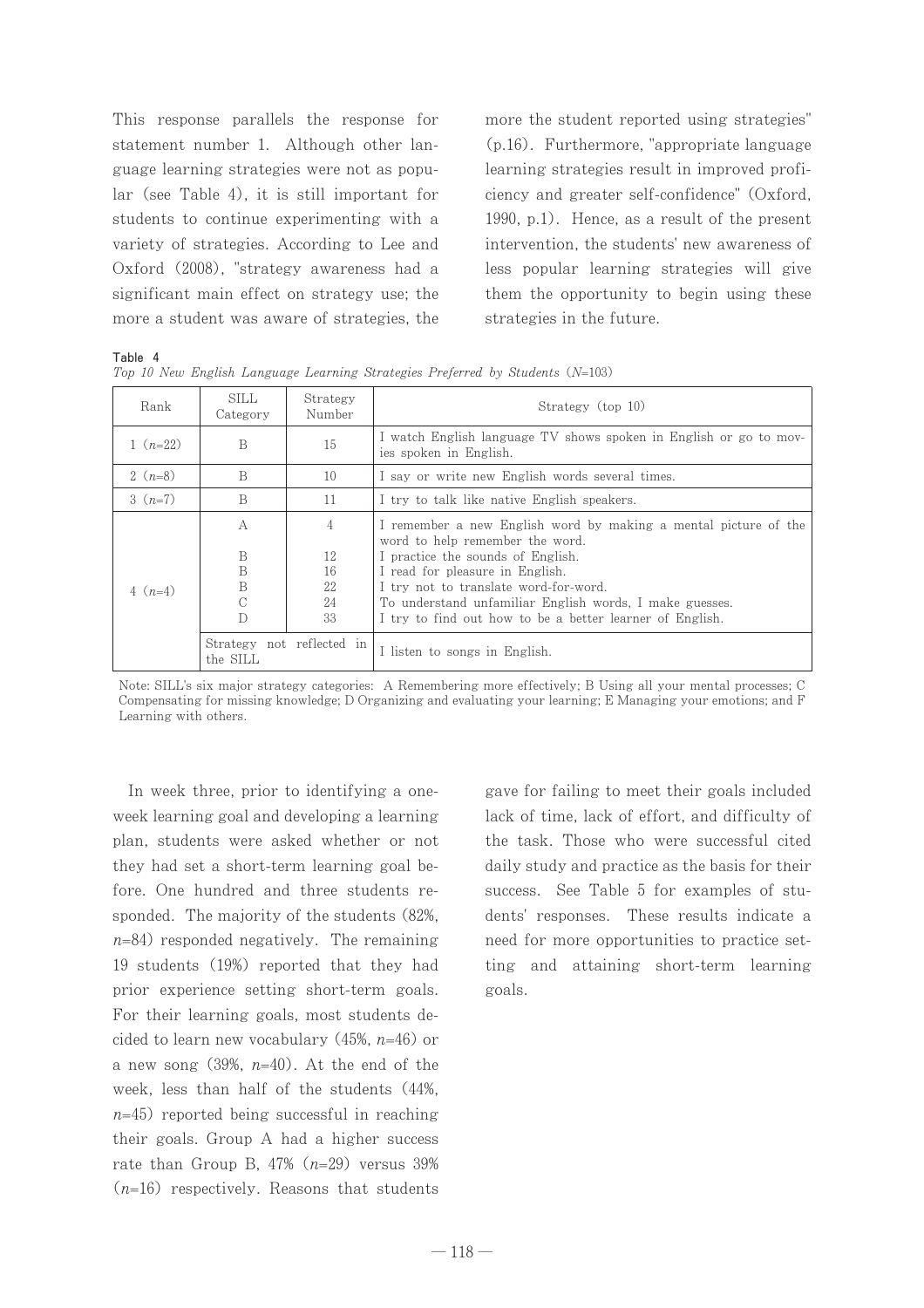| Reasons for Success                          | Reasons for Failure                                  |
|----------------------------------------------|------------------------------------------------------|
| "I didn't try it hard."                      | "I could study every day little by little."          |
| "I was busy and there was no time."          | "I had clear goals for improving my English skills." |
| "I did not understand 'learning goal' mean." | "I tried to practice every day."                     |
| "I couldn't stick to learning."              | "I used strategies."                                 |
| "The song is too fast for me."               | "I ran over the same thing that I did."              |

Table 5 Reasons for Failure or Success in Achieving Learning Goals

In response to statement number 4, the majority of students reported spending more time studying English outside of class than before. Data were statistically analyzed by paired t-testing. P values  $< 0.05$  were considered statistically significant. In Group A the average amount of out-of-class study time increased from  $1.7 +/- 1.4$  hours/week to 4.8 +/- 2.62 hours/week ( $p < 0.05$ ). In Group B the average amount of out-of-class study time increased from  $1.8 +/- 1.8$  hours/week to 4.7 +/- 3.1 hours/week ( $p< 0.05$ ). Figure 1 illustrates the differences in the amount of out-of-class study time before and after the intervention. Students in both groups achieved equal benefit. If students could maintain this amount of out-of-class study time, approximately 4 hours per week, the shortfall of 80-102.5 hours of learning time needed to raise the average TOEIC score to 500 could be covered in the first year (30 weeks x  $4\text{hrs}/\text{week} = 120 \text{ hours}.$ 

In response to statement number 5, the majority of students (67%,  $n=69$ ) indicated that they had changed their minds about learning English with 18%  $(n=18)$  indicating strongly agree and 50%  $(n=51)$  indicating agree. The reasons for the change varied among the students. Popular reasons reported were that English was more "enjoyable"  $(n=14)$ , "fun"  $(n=11)$ , and "interesting"  $(n=3)$ . Others indicated that they now had more "ways of learning"  $(n=12)$ . These results demonstrate that it is possible to foster a positive emotional response toward learning English, which will help students sustain their learning efforts (Schumann et al.,  $2004$ ). According to Chen and Lin  $(2010)$ , participants in their study reported that "they held positive attitudes toward selfaccess language learning, which contributed greatly to their language proficiency if they persisted learning automatically and independently" (p. 2678).

In summary, this novel three-week intervention produced multiple short-term benefits for Akita Prefectural University students who are learning English as a foreign language (see Table 6). It is anticipated that these benefits will translate into longterm enhancement of mastery of English skills, but periodic refresher training may be necessary to perpetuate the learning skills that were acquired during the initial threeweek intervention. Longer term studies are required to verify these possibilities.

#### Table 6

Five Short-Term Benefits Produced by the Three-Week Intervention

- Enhanced access to a wider range of English language learning resources
- Improved ability to implement new language learning strategies
- Introduction to the process of setting and attaining short-term learning goals
- Increased out-of-class time devoted to learning English
- · Enhanced enjoyment of learning English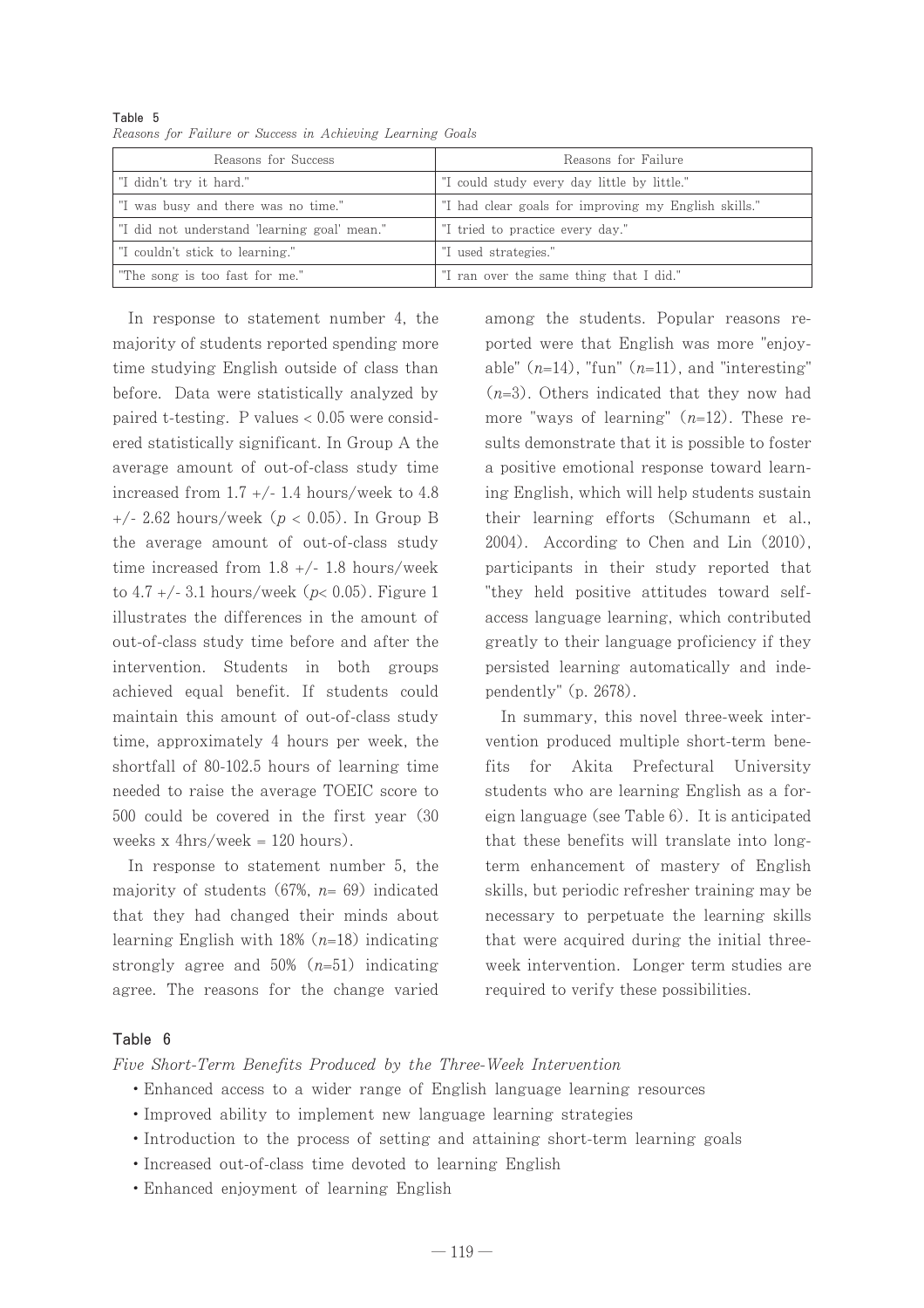#### Conclusion

In conclusion, the results of this study suggest that this three-week intervention program may be effective for preparing students to become more autonomous in their English language learning. Results of the postintervention questionnaire suggest that the intervention was successful in helping students take the first steps toward becoming more independent language learners. The students also became aware of a greater variety of language learning resources and strategies and they learned new skills for setting goals and monitoring their learning. As a result, they spent an increased amount of time outside of class hours engaged in English language learning activities and developed a better attitude toward learning English. These findings suggest that this novel short-term intervention could lead to long-term gains in English language skills and improved TOEIC scores in college graduates, but further studies are needed to determine the long-term effectiveness of the program for improving students' level of English proficiency.

#### References

Arita, E. (2003, October 25). New tests challenging TOEIC stronghold. The Japan Times. Retrieved from

http://www.japantimes.co.jp/text/nn200 31025b3.html

- Benson, P. (2011). Teaching and researching autonomy  $(2^{nd}$  ed.). Harlow: Pearson Education.
- Castellano, J., Mynard, J., & Rubesch, T.  $(2011)$ . Student technology use in a selfaccess center. Language Learning & Technology, 15 (3), 12-27.
- Cheng, H., & Lin, N. C. (2010). Exploring perceptions of students' self-access

English learning. Procedia Social and Behavioral Sciences, 2, 2676-2680.

- Educational Testing Service. (2010). TOEIC Bridge data and analysis 2010: Number of examinees and average test scores in FY2010. Princeton: Educational Testing Service, Retrieved from http://www.toeic.or.jp/toeic\_en/pdf/dat ta/TOEIC Bridge DAA2010.pdf
- GaijinPot. (2010, June 30). English speaking companies. Retrieved from http://injapan.gaijinpot.com/2010/06/30 /english-speaking-japanese-companies/
- Holec, H. (1980). Learner training: Meeting needs in self-directed learning. In H.B. Altman and C.V. James (Eds.). Foreign Language Learning: Meeting Individual Needs. Oxford: Pergamon, 30-45.
- Holec, H. (1981). Autonomy in foreign language learning. Oxford: Pergamon.
- Ingram, D.E. (2004). Searching for the ideal through systematic language policy development. Akita English Studies, Akita University, 46, 1-19.
- Iwasaki, A. (2006). Gakushū sutorateji no kenkvū: Gakushūsha no shūjukudo to gakushū sutairu to no kanrensei no kō satsu-EFL joshi daigakusei o taishōto shite - [Learning strategy research: On the link between the language proficiency and learning styles of female university EFL learners]. Sophia Junior College Faculty Bulletin. Retrieved from  $http://www.jrc.sophia.ac.jp/kiyou/ki26/$ iwasaki.pdf
- Kato, S. (2005). How language learning strategies affect English proficiency in Japanese university students. Journal of the Faculty of Human Studies Bunkyo Gakuin University,  $7(1)$ , 239-262.
- Katsumura, M. (2011, September 22). Fear for jobs ignites "English crisis" in Japan. YAHOO! NEWS (Reuters). Retrieved from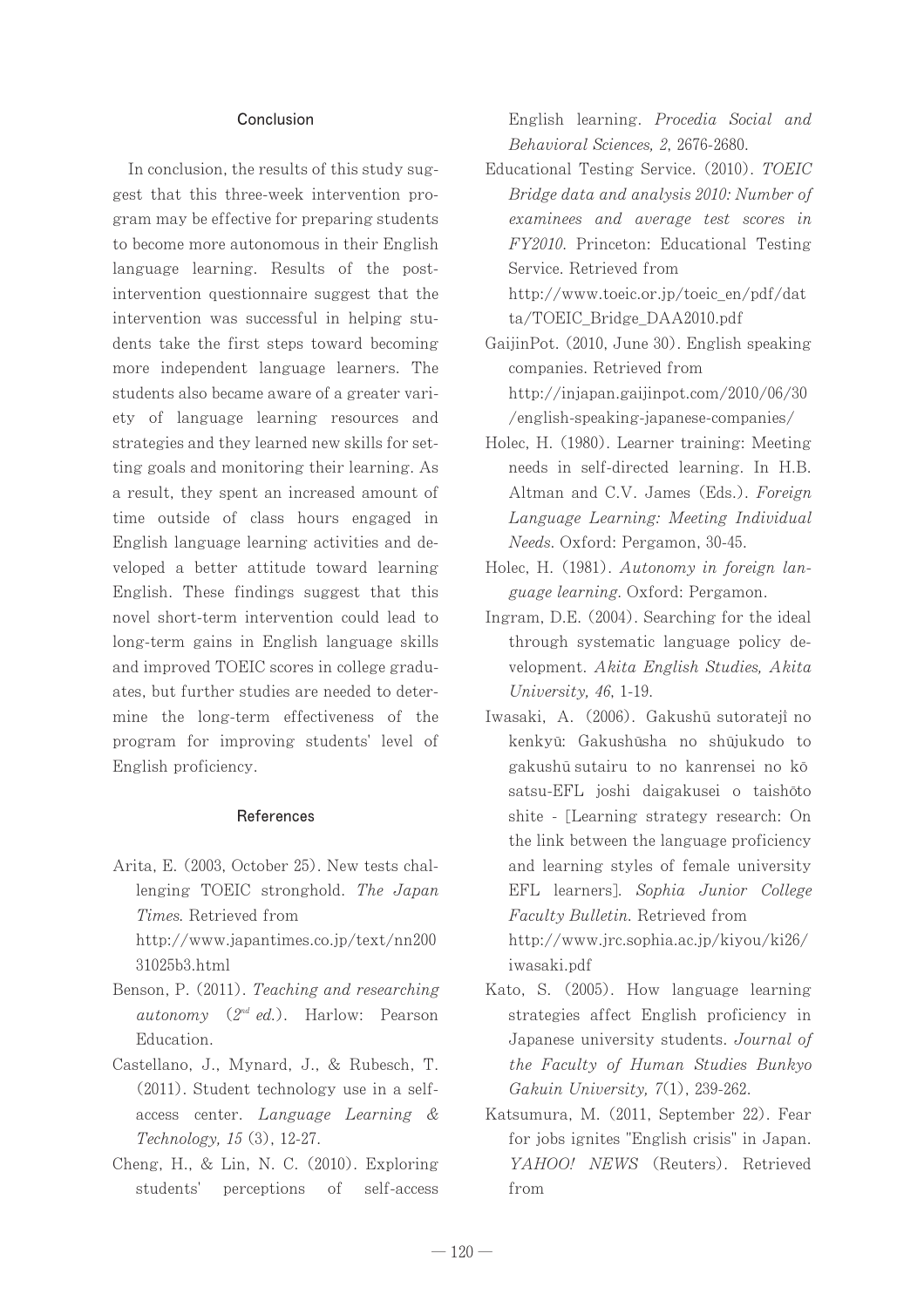http://news.yahoo.com/fear-jobs-gnitesenglish-crisis-japan-065820432.html

- Kelly, C., & Kelly, L. (2011). Interesting things for ESL students. Retrieved from http://www.ManyThings.org
- Lee, K. R., Oxford, R. (2008). Understanding EFL learners' strategy use and strategy awareness. The Asian EFL Journal, 10  $(1)$ , 7-32.
- Lyddon, P. A. (2011). Training Japanese university English learners for greater autonomy. In A. Stewart (Ed.), JALT 2010 Conference Proceedings. Tokyo: JALT.
- McVeigh, B.J. (2002). Japanese higher education as myth. Armonk: M.E. Sharpe.
- Nagahashi, T. (2003). Rationale and strategies for motivating students to learn. The Reports of the Research Institute of Education, Tokai University 11, 106-111.
- Nagahashi, T. (2006). Fostering positive changes in students' beliefs about learning English: Results of a four month study. Akita English Studies, Akita University, 48, 6-16.
- Nagahashi, T. (2007). A cross-sectional study of foreign language learning anxiety among freshmen at Akita University. Bulletin of the Center for Educational Research and Practice, Akita University, 29. 93-102.
- Oxford, R.L. (1990). Language learning strategies: What every teacher should know. Boston: Heinle & Heinle.
- Prolingua Executive Language Services. (2000). TOEIC info. Retrieved from http://www.prolingua.co.jp/toeic\_e.html
- Schumann, J.H., Crowell, S.E., Jones, N. E., Lee, N., Schuchert, S.A., & Wood, L.A. (2004). The neurobiology of learning: Perspectives from second language acquisition. Mahwa: Lawrence Erlbaum.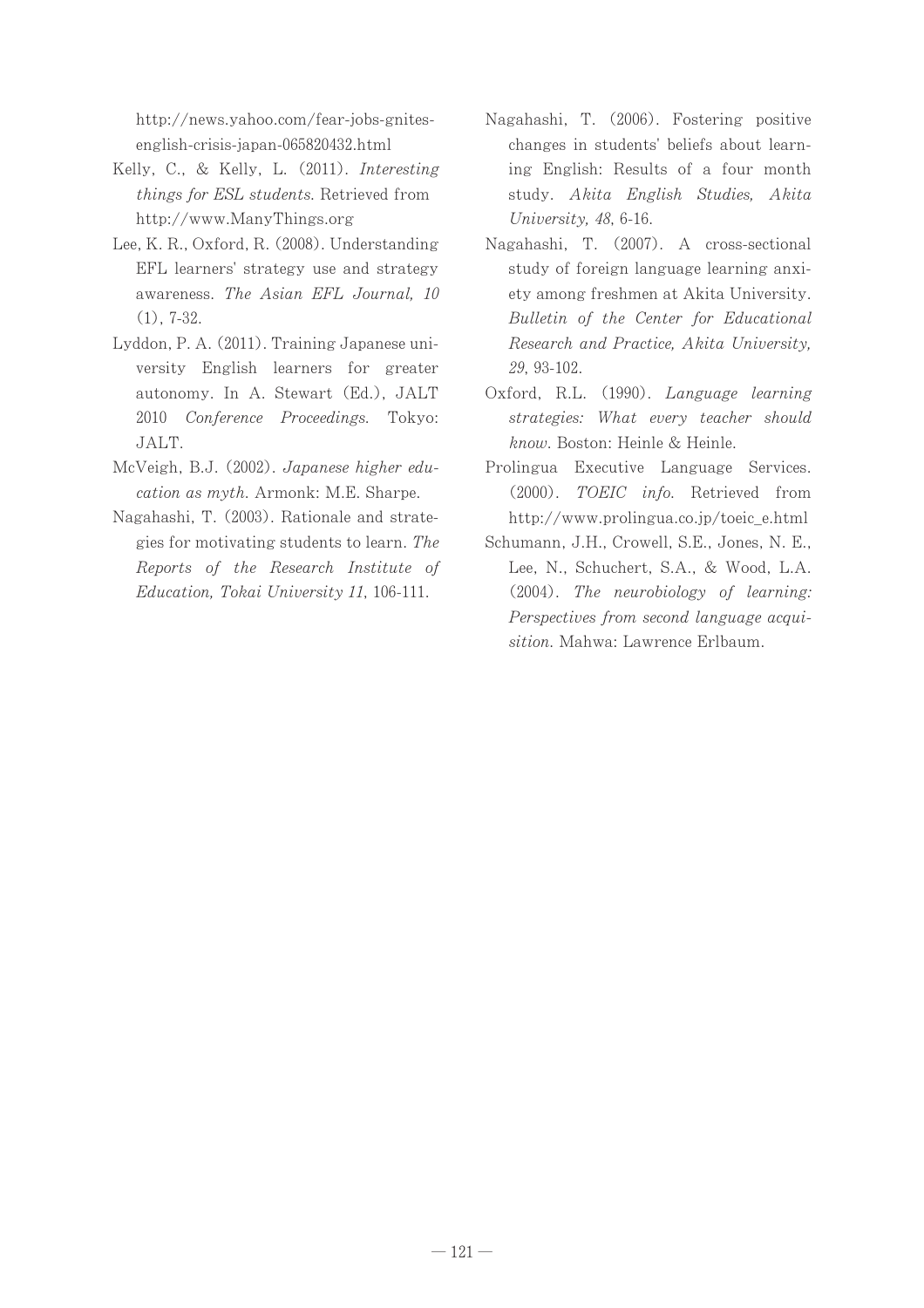# Appendix A Worksheet for the University Library Tour The University Library

Directions: Explore the university's library and complete the following. 1. What English language newspapers does the library have? Look at the front page of one of the newspapers. Write the name of the newspaper and the date. Then copy one interesting headline.

Newspaper: Date: Headline:

2. What English language magazines does the library have?

Choose one magazine. First, quickly scan the magazine and find an article that looks inter-Second, write the name of the magazine, the date, and the title of the article. esting. Third, copy the first and last sentences of the article. Remember to use quotation marks.

Magazine: Date: Title of article: First sentence: Last sentence:

3. Look through the library's collection of English audio and visual materials. Find three items that look interesting. Write the titles and call numbers below.

1.  $2$ .  $\mathfrak{Z}$ .

4. Explore the library's collection of English reference books, novels, online journals, and other resources for learning English. Write the titles and call numbers below.

Reference book: Novel: Online journal: Other resources:

5. What materials did you find most interesting? What materials did you find most useful?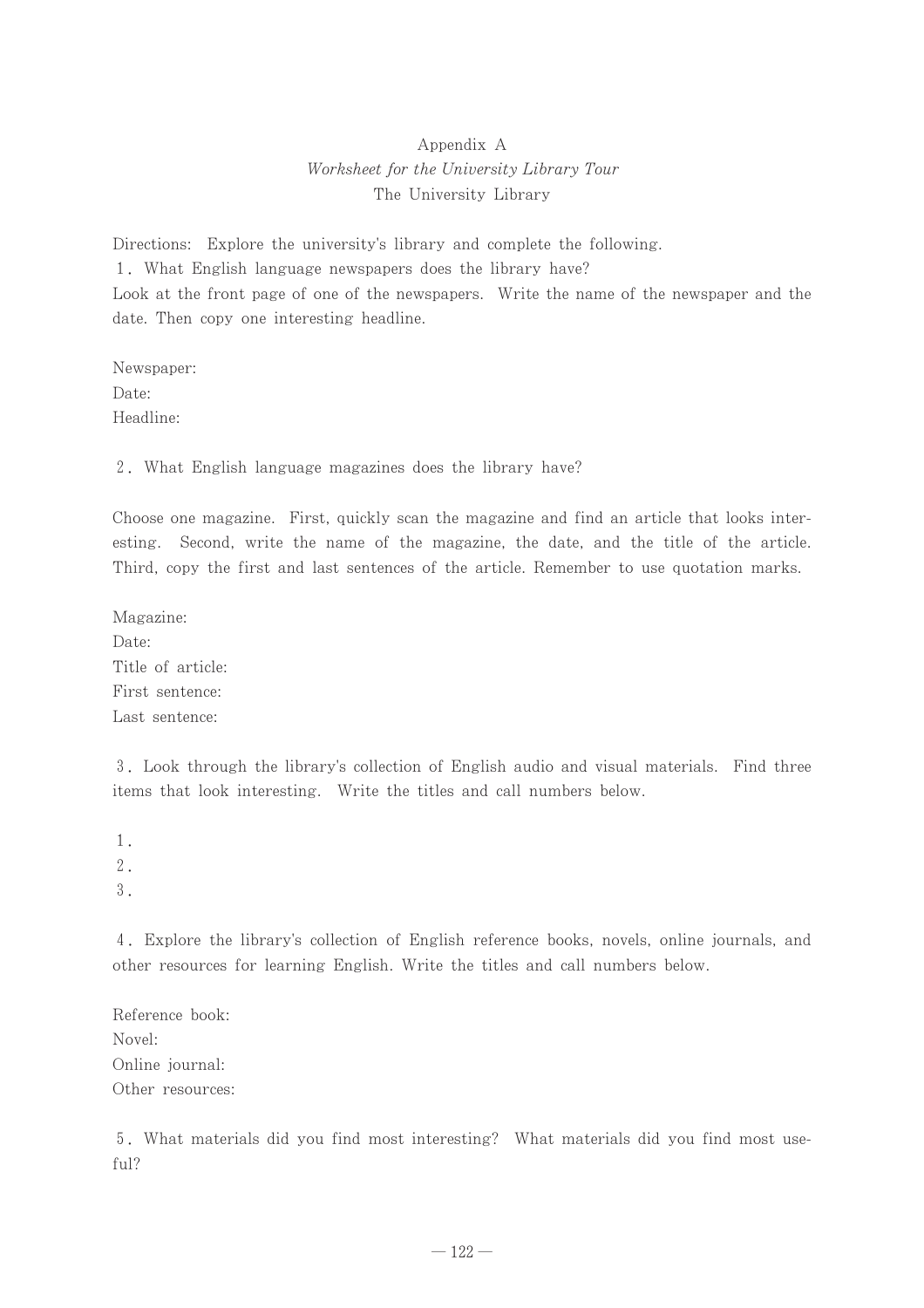#### Appendix B

Strategy Inventory for Language Learning (SILL)

Strategy Inventory for Language Learning (SILL)

#### Version 7.0

#### CR. Oxford. 1989

(Japanese translation by Iwasaki, A. (2006) (Revised by Matsumura, S.))

#### Part A

- 1) 新しく英語で学ぶ内容を、私がすでに知っている内容と関連づけて考える。 (I think of the relationships between what I already know and new things I learn in English.)
- 2) 新しい英単語を覚えるために、英単語を一つの文の中で使ってみる。

(I use new English words in a sentence so I can remember them.)

- 3) 新しい英単語の発音を思い出せるように、日本語のイメージや絵と結びつける。 (I connect the sound of a new English word and an image or picture of the word to help remember the word.)
- 4) 新しい英単語は、それを使いそうな状況を心に描くことで覚える。 (I remember a new English word by making a mental picture of a situation in which the word might be used.)
- 5) 新しい英単語は、韻を踏んで覚える。(例: A cat sat on a rat.) (I use rhymes to remember new English words.)
- 6) 新しい英単語を覚えるために単語帳を使う。 (I use flashcards to remember new English words.)
- 7) 身体を使って動作で表現しながら新しい英単語を覚える。 (I physically act out new English words.)
- 8) クラスで習ったことをよく復習する。(I review English lessons often.)
- 9) 新しい英単語やフレーズは、教科書のどのページにあったか、黒板のどの辺にあったか、通りの どこで見たか、といった場所を記憶することで覚える。

(I remember new English words or phrases by remembering their location on the page, on the board, or on a street sign.)

### Part B

10) 新しい単語は、何度か繰り返して言ったり書いたりする。

(I say or write new English words several times.)

- 11) ネイティブ・スピーカーのように話してみる。(I try to talk like native English speakers.)
- 12) 英語の発音を練習する。(I practice the sounds of English.)
- 13) 色々違った方法で知っている英単語を使ってみる。

(I use the English words I know in different ways.)

- 14) 会話を英語で始める。(I start conversations in English)
- 15) 英語で話されるテレビ番組や映画を観る。

(I watch English language TV shows spoken in English or go to movies spoken in English.)

- 16) 楽しんで洋書 (英語版) を読む。(I read for pleasure in English.)
- 17) ノートやメモ、手紙やレポートを英語で書く。

(I write notes, messages, letters, or reports in English.)

18) 英語の文章は、まず全体的にざっと見た後、始めに戻って注意しながら読む。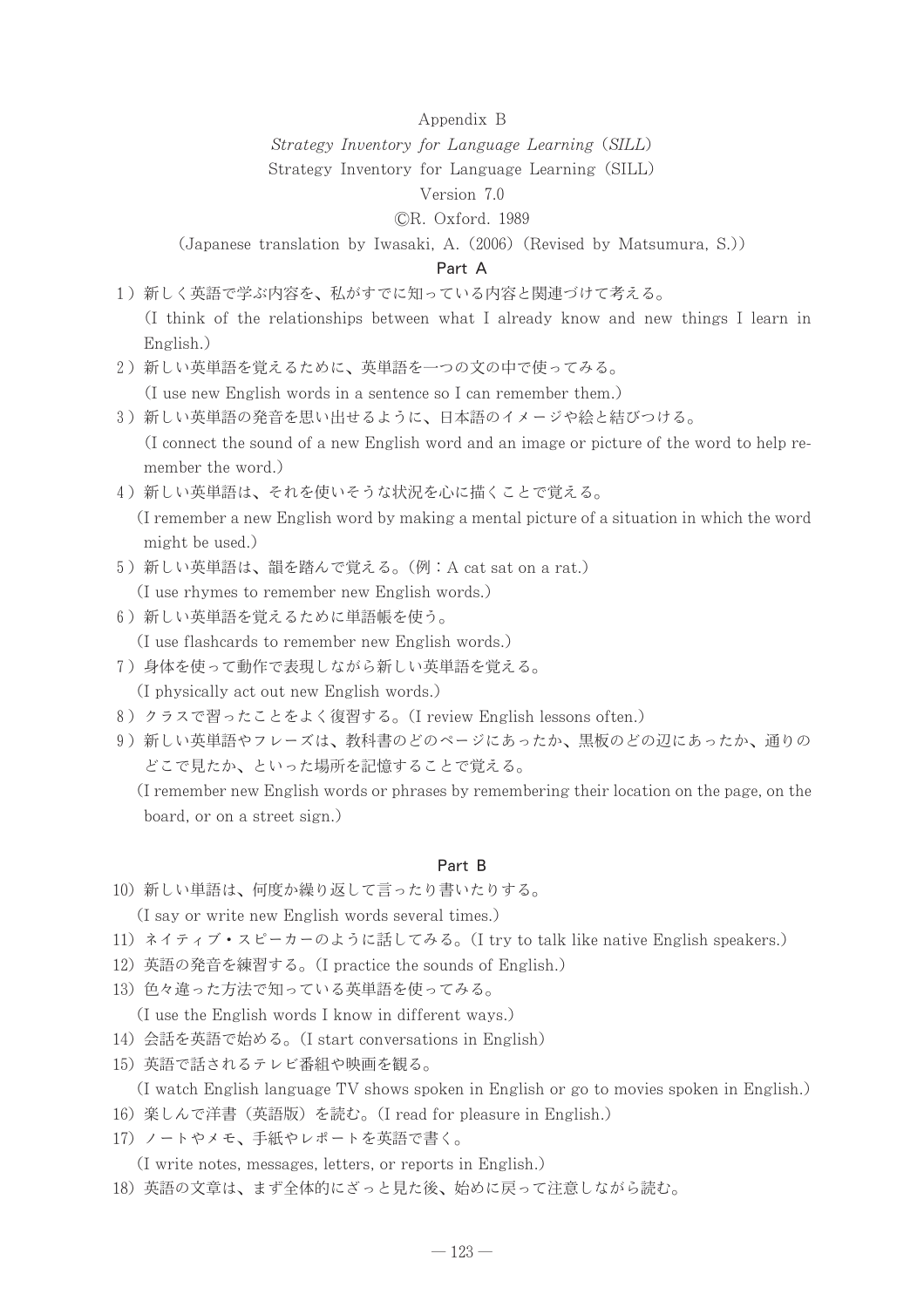(I first skim an English passage (read over the passage quickly) then go back and read carefully.)

19) 新しい英単語に似たことばを日本語で探す。

(I look for words in my own language that are similar to new words in English.)

20) 英語の形態 (パターン) を見つけようとする。

(I try to find patterns in English.)

21) 英単語をいくつかの理解できる部分に分割して意味を把握する。

(I find the meaning of an English word by dividing it into parts that I understand.)

22) 英単語を一語一語訳そうとしない。

(I try not to translate word-for-word.)

23) 英語で聞いたり読んだりした情報を要約しておく。

(I make summaries of information that I hear or read in English.)

### Part C

- 24) 知らない単語は推測する。(To understand unfamiliar English words, I make guesses.)
- 25) 英語で会話中にことばが出てこないときは、身振り手振りを使う。 (When I can't think of a word during a conversation in English, I use gestures.)
- 26) 英語で言いたいことばそのものを知らないときは、自分でことばを作ってしまう。 (I make up new words if I do not know the right ones in English.)
- 27) いちいち新しい単語を調べないで読む。

(I read English without looking up every new word.)

- 28) 相手が次に英語で何を言うか推測しようとする。 (I try to guess what the other person will say next in English.)
- 29) もしその単語を思いつかない時は、それと同じ意味の言葉やフレーズを使う。 (If I can't think of an English word, I use a word or phrase that means the same thing.)

#### Part D

- 30) 英語を使うためにできるだけ多くの方法を見つけようとしている。 (I try to find as many ways as I can to use my English.)
- 31) 自分の間違いに気づいたら、その間違いを英語力向上のために利用する。

(I notice my English mistakes and use that information to help me do better.)

32) 誰かが英語を話しているときは、注意して聴く。

(I pay attention when someone is speaking English.)

33) どうしたらもっとよく英語を習得できるか探す努力をしている。

(I try to find out how to be a better learner of English.)

34) 十分英語の勉強ができるように自分の時間割を作っている。

(I plan my schedule so I will have enough time to study English.)

- 35) 英語で話してくれる人を探している。
	- (I look for people I can talk to in English.)
- 36) できるだけ英語で読む機会を求めている。

(I look for opportunities to read as much as possible in English.)

37) 英語の技術を磨くためのはっきりとした目的をもっている。

(I have clear goals for improving my English skills.)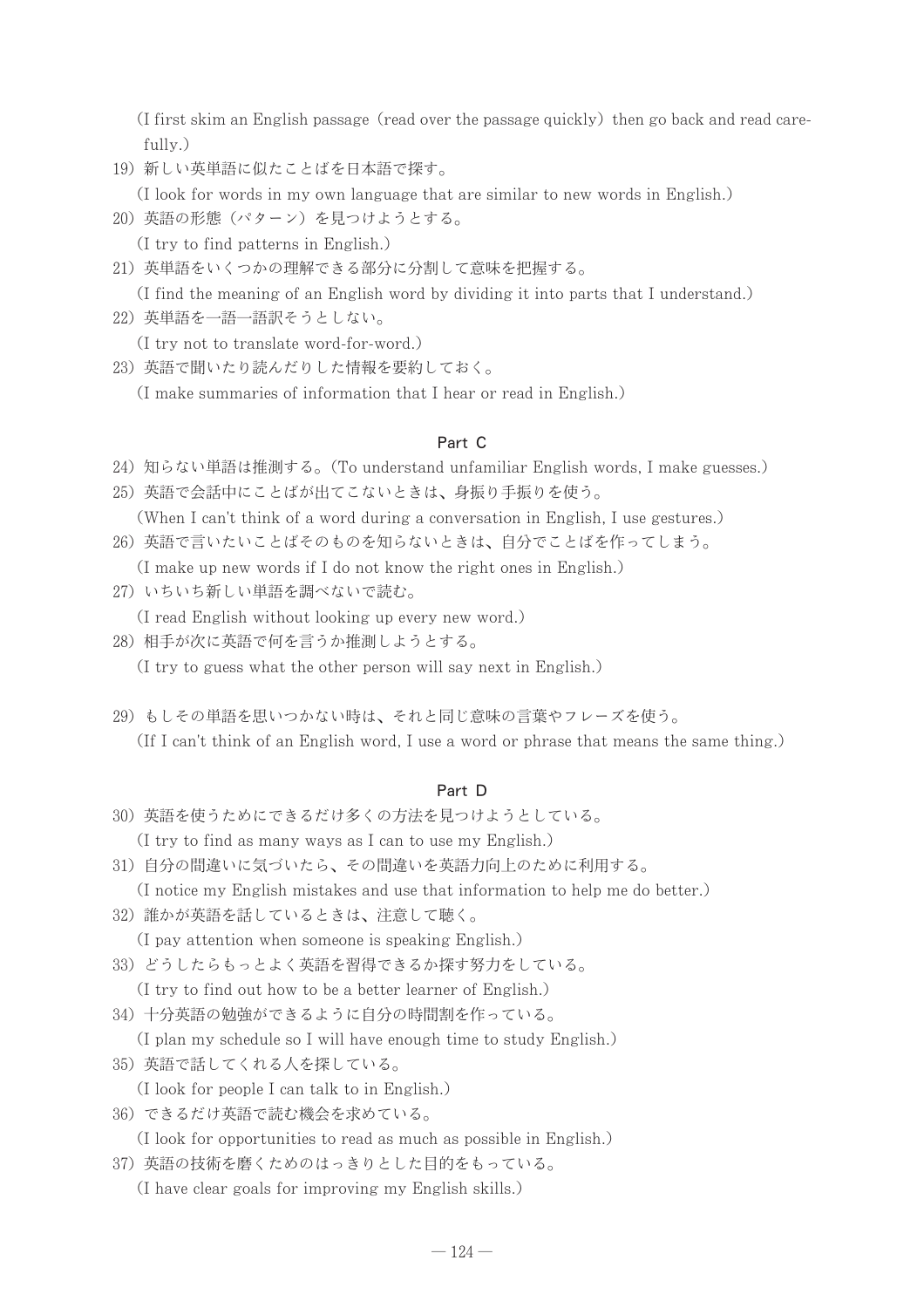38) 自分の英語学習の進み具合について検討する。

(I think about my progress in learning English.)

### Part E

- 39) 英語を使うのが怖くなる時はいつもリラックスしようとする。 (I try to relax whenever I feel afraid of using English.)
- 40) 間違うのが怖い時も英語を話そうと自分を勇気づける。

(I encourage myself to speak English even when I am afraid of making a mistake.) 41) 自分の英語がうまくいった時は、自分で自分を褒めたりご褒美をあげたりする。

- (I give myself a reward or treat when I do well in English.)
- 42) 英語を勉強したり使ったりする時に、緊張したり神経質になっていれば気がつく。 (I notice if I am tense or nervous when I am studying or using English.)
- 43) 英語の日記に感想を書いている。(I write down my feelings in a language learning diary.)
- 44) 英語を学んでいる時に、自分がどのよう感じるかを誰かに話す。

(I talk to someone else about how I feel when I am learning English.)

### Part F

- 45) もし英語が理解できない時は、相手にもっとゆっくり話すように頼んだり、もう一度繰り返して もらうように頼む。
	- (If I do not understand something in English, I ask the other person to slow down or say it again.)
- 46) 話す時にネイティブ·スピーカーに自分の間違いを指摘してくれるように頼む。 (I ask English speakers to correct me when I talk.)
- 47) 他の学生と英語の練習をする。(I practice English with other students.)
- 48) ネイティブ・スピーカーに手伝ってくれるよう頼む。(I ask for help from English speakers.)
- 49) 英語で質問する。(I ask questions in English.)
- 50) 英語圏の文化について学ぶように努力する。

(I try to learn about the culture of English speakers.)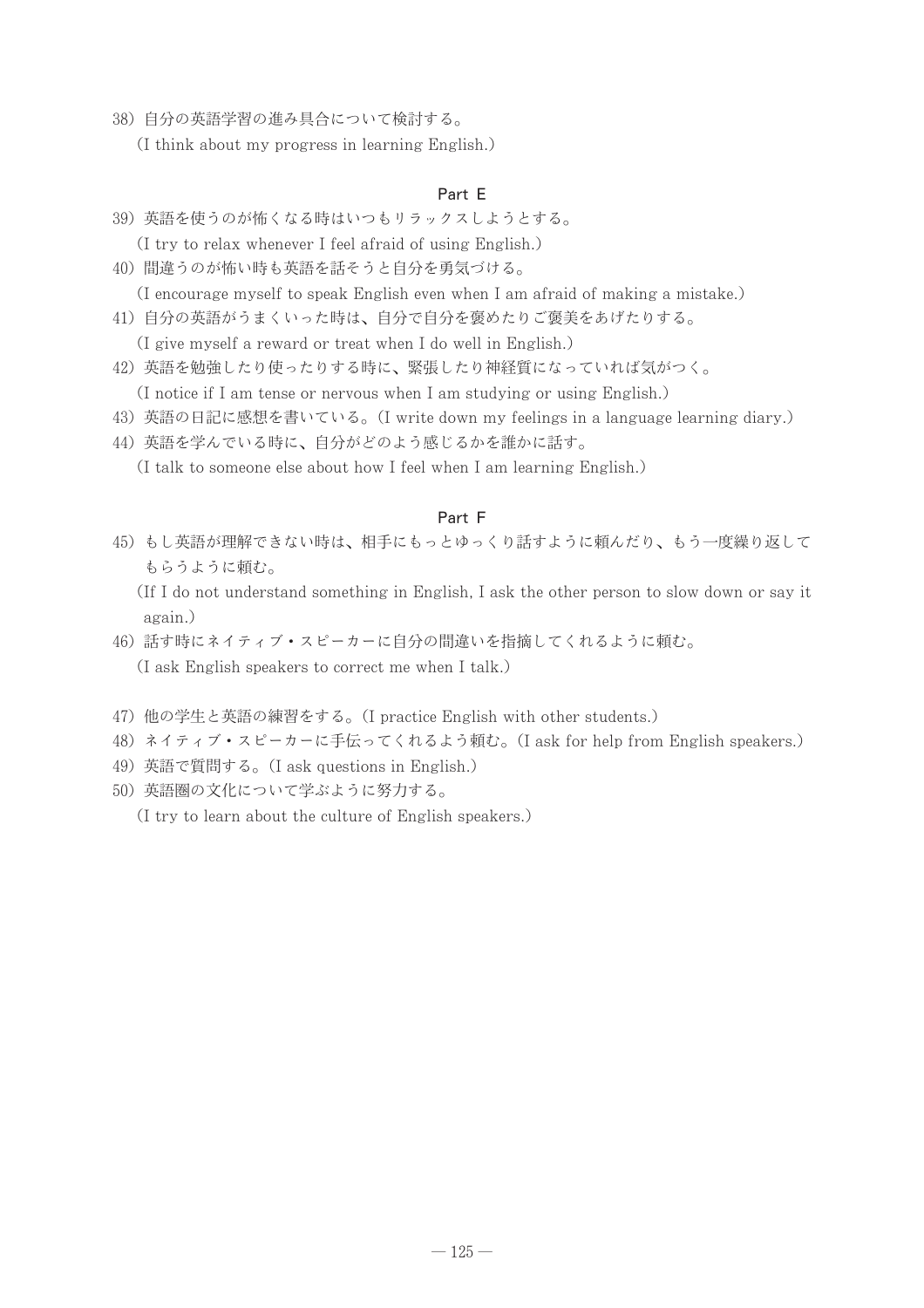# Appendix C The Weekly Learning Diaries Learning Diary Week 1

Directions: Keep a daily diary of the extra activities that you do to help yourself learn English. Do not include homework for other classes. Do not write about your daily life. Only write about what you do to help yourself learn English. Write in your diary every day. Try many types of materials. If you want to, try these websites: www.manythings.org; www.tangoriki.com; and CNN.com. Starting date: \_\_\_ Ending date:

| Date  | <b>Materials</b><br>What materials (TV, video, DVD, CD,<br>newspaper, magazine, book, internet<br>website, etc.) did you use? | Time<br>How long<br>did you<br>study? | <b>Activity</b><br>How did you use the<br>materials? | <b>Emotions</b><br>How did you feel while<br>you were studying? |
|-------|-------------------------------------------------------------------------------------------------------------------------------|---------------------------------------|------------------------------------------------------|-----------------------------------------------------------------|
| 10/11 | DVD- <i>Biohazard</i>                                                                                                         | 60 minutes                            | watched with Japanese<br>subtitles                   | very excited                                                    |

Learning Diary Week 2

Directions: Review your Strategy Inventory for Language Learning (SILL). Decide which new strategies that you would like to try. Try at least one new strategy from each of the different sections, A-F, of the SILL. Keep a daily diary of the extra activities that you do to help yourself learn English. Do not include homework for other classes. Do not write about your daily life. Only write about what you do to help yourself learn English. Write in your diary every day. Try many types of materials. If you want to, try these websites: www.manythings.org; www.tangoriki.com; and CNN.com. Starting Date: \_\_\_Ending Date:

| Date  | <b>Materials</b><br>What materials (TV, video, DVD, CD,<br>newspaper, magazine, book, internet<br>website, etc.) did you use? | Time<br>How long<br>did you<br>study? | <b>Strategies</b><br>Which new strategies<br>did you try? Refer to the<br>SILL. | <b>Emotions</b><br>How did you feel while<br>you were studying? |
|-------|-------------------------------------------------------------------------------------------------------------------------------|---------------------------------------|---------------------------------------------------------------------------------|-----------------------------------------------------------------|
| 10/18 | Textbook-English Firsthand                                                                                                    | 60 minutes                            | practice English with<br>other students.<br>$(SILL F-47)$                       | It was fun!                                                     |

#### Learning Diary Week 3

Directions: Make your learning plan first and have it checked by the teacher. Think of a realistic goal that you can reach in one week. Keep a daily diary of the activities that you do to help yourself reach your learning goal. Write in your diary every day. Use materials and strategies that will help you reach your goal. Starting Date: Ending Date:

|       | <b>My Daily Goal</b>                                         | <b>Materials</b>                                                                                                | Time                          | <b>Strategies</b>                                                              | <b>My Progress</b>                                |
|-------|--------------------------------------------------------------|-----------------------------------------------------------------------------------------------------------------|-------------------------------|--------------------------------------------------------------------------------|---------------------------------------------------|
| Date  | What is your goal<br>for today?                              | What materials<br>(TV, video, DVD, CD,<br>newspaper, magazine,<br>book, internet website,<br>etc.) did you use? | How long<br>did you<br>study? | Which new strategies<br>did you try? Refer to<br>the SILL.                     | Did you reach your goal for<br>today?             |
| 10/25 | to get used to<br>hearing a song in<br>a foreign<br>language | CD-Lady Gaga                                                                                                    | 60 minutes                    | I try to relax whenever I<br>feel afraid of using<br>English.<br>$(SILL E-39)$ | I could get used to the<br>foreign language song. |